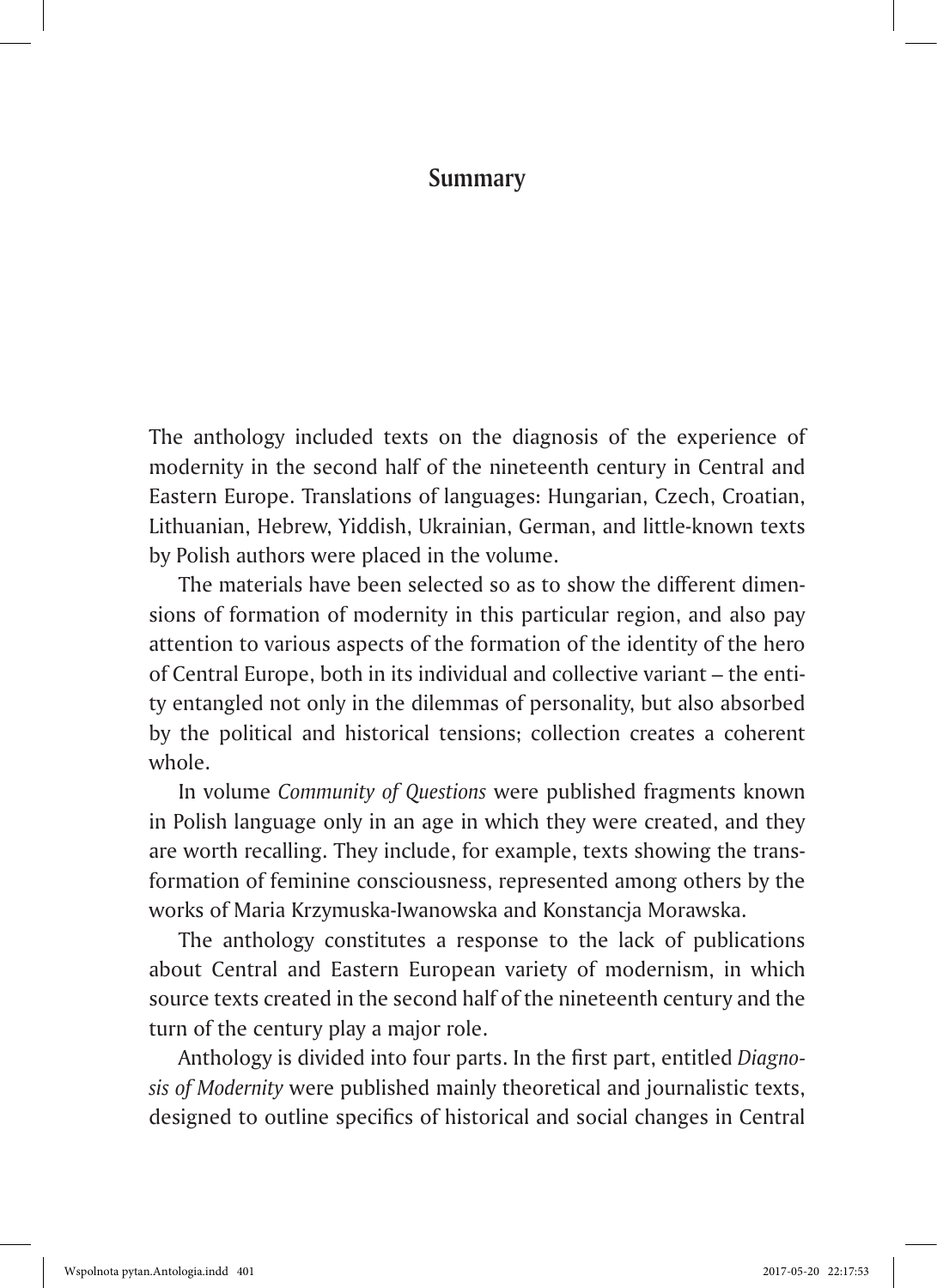and Eastern Europe in the second half of the nineteenth century and the first decades of the twentieth century. All contained proposals neatly describe issues related to the modernity in Central Europe. This is facilitated by the optics of "looking from the inside" – all texts were written by people who live in this part of the continent. The modern experience of the city and history is not only connected with the space, but also – with time. This mechanism is shown in excerpts from the novel *At the Source* by Maria Iwanowska (edited by Izabela Poniatowska; the fragments published in the anthology concern the participation of the main character in the Warsaw episode of the 1905 revolution) or a fragment of a novel *Down with Weapons* by Bertha von Suttner (edited by Ewa Paczoska). The novel *Millions!* by Szolem-Alejchem (edited by Ewa Paczoska and Karolina Szymaniak), a fragment of which was published in the anthology, is the image of the life of Jewish merchants from Kiev (in the novel: Jehupiec). Text *From the Correspondence of Princess Łowicka* (edited by Urszula Kowalczuk) is a testimony of deep reflection on ways of documenting the complicated history of Poland, in which biographies of the people involved in historical events became helpful.

The second part of the anthology was dedicated to redefinitions of European consciousness. The second half of the nineteenth century was a time of political upheavals, the emergence of mass culture, both in its local and global dimension, and technology development. The Antun Gustav Matoš' essay (translated by Stanisław Rek, edited by Małgorzata Vražić) about Zagreb is worth a closer look because it perfectly illustrates the specificity of the experience of urbanity in Central Europe on the example of Zagreb, where the locality is mixed with inclusiveness, conviction of the need to defend national values – with the longing for breaking out of the "small" cities, simultaneously modern and backward, the feeling of being at home – with a poignant feeling of alienation. Modernity in Central Europe is the issue in which cannot be reconciled longing for the past and the drive towards novelty. Similarly, Central European urbanity is characterized in text by Janko Polić (Kamov; text translated by Stanisław Rek, edited by Małgorzata Vražić),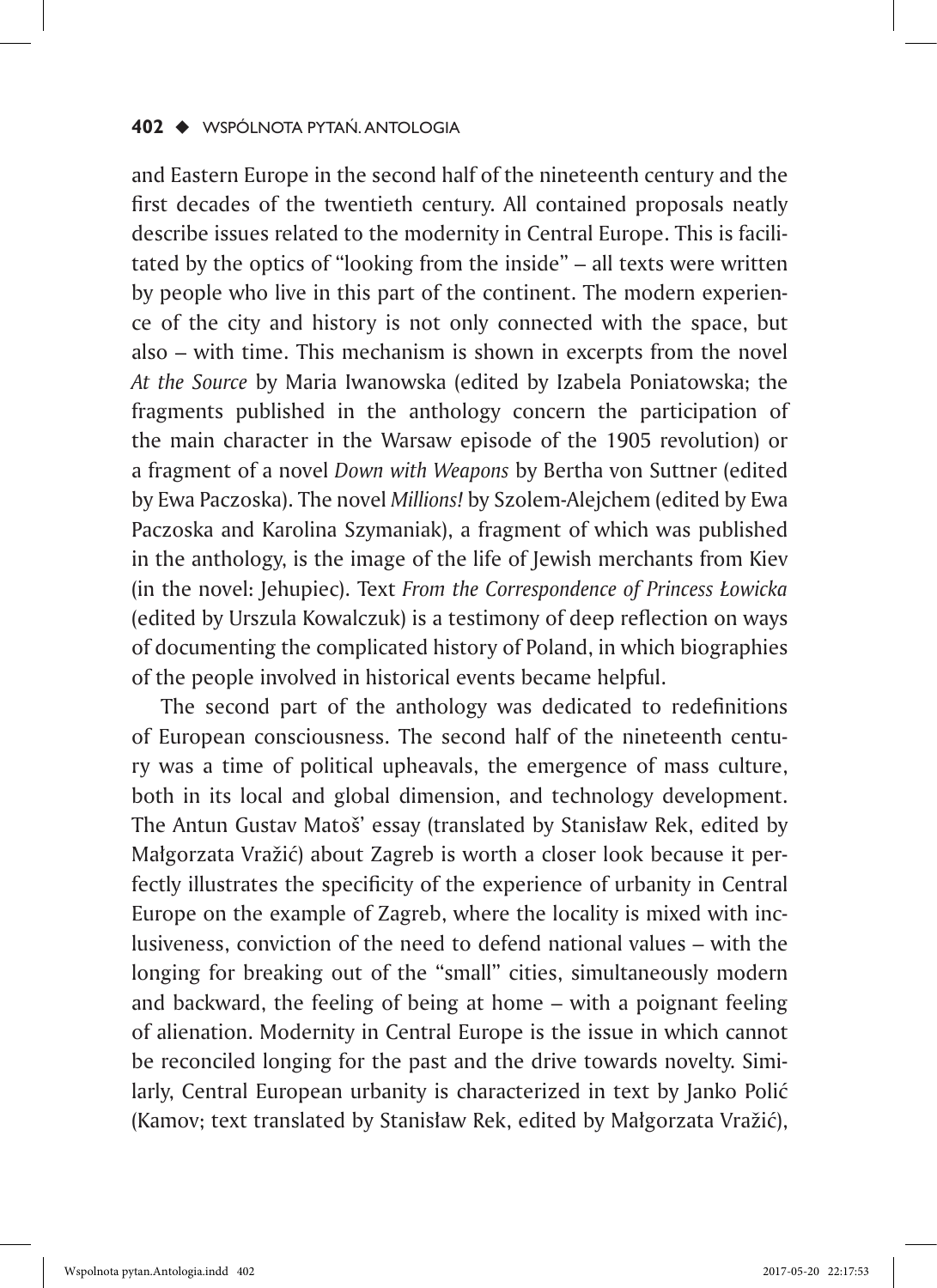whose protagonist, Bitanga, talks about the experiences of a resident of the province who came to Zagreb. Croatian issues, so far little present in the Polish reflection on modernism Central and Eastern Europe, is dedicated to the text *Three Months in Croatia. Memories from a Trip to Austria and Hungary* (edited by Dawid Maria Osiński) whose author, the Frenchman, looks at this part of the continent from the perspective of a Westerner. From the position of a stranger looks at Poland and Russia also Dane Georg Brandes (all three texts edited by Ewa Paczoska). *Awareness of the Text* refers to changes taking place within the thinking about literature in Central and Eastern Europe in the second half of the nineteenth century, under the influence of the experience of modernity. Hugo von Hofmannstahl in the text *Gabriele D'Annunzio* (edited by Mieczysław Dąbrowski) wrote a penetrating diagnosis of the artist caught up in modernity. The validity of the category of personal experience, which, as it seems, it is particularly important to talk about the Central European variant of modernism, emphasizes, in relation to a person of an art critic, František Xaver Šalda, in the text *Criticism as Pathos and Inspiration* (translated and edited by Justyna Kijanka) appearing in the third part of the anthology. The validity of the criticism in the life of the nation emphasizes Bal Makhshoves (translated by Sara Arm, edited by Izabela Poniatowska). On the other hand Sofija Čiurlionienė- -Kymantaitė took a critical look at the whole Lithuanian cultural life (text translated and edited by Joanna Tabor).

The last, fourth part of the anthology *Literary Reconnaissance*, contains translations of texts that were not previously known to the Polish audience, and fragments of prose in Polish completely forgotten. The common denominator of these works, regardless of their artistic value, is the attempt to read the experiences of individual character in the context of the tensions that are created on the line of unit–society (actually: social expectations). This part of anthology proves that modernism in Central and Eastern Europe is not merely a theoretical construct, created for the modern history of literature and culture, but actually existing formation that gave shape to today's cultural landscape of this part of the